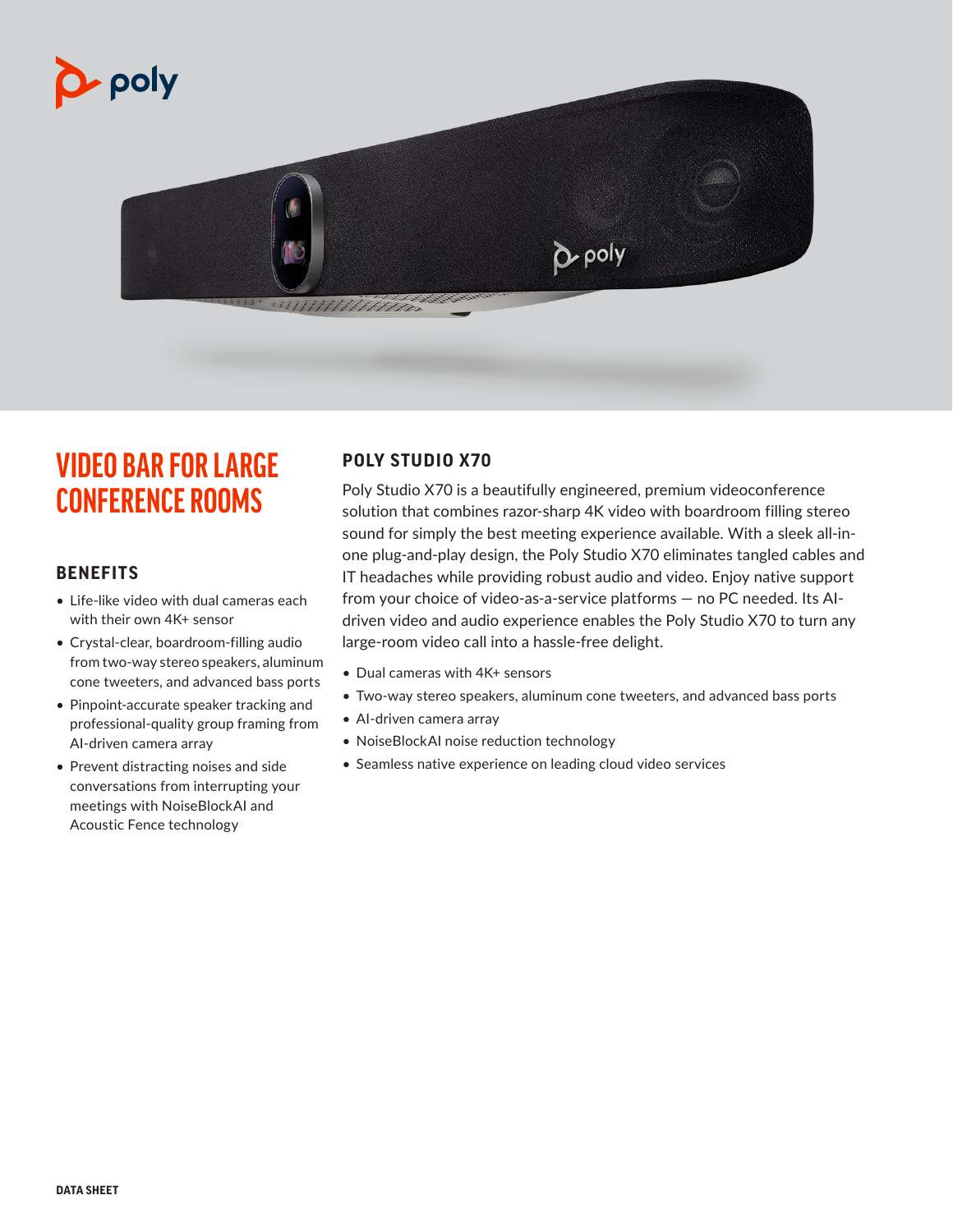# **POLY STUDIO X70**





# **SPECIFICATIONS**

## **PACKAGE INCLUDES**

- Poly Studio X70
- Power Supply
- 2x HDMI cable
- Ethernet Cable
- Wall mount

## **VIDEO STANDARDS AND PROTOCOLS**

- H.264 AVC
- H.264
- High Profile
- H.265

#### **VIDEO INPUT**

• 1x HDMI

## **VIDEO OUT**

- 2x HDMI
- Touch display compatible

#### **PEOPLE VIDEO RESOLUTION**

- 4K, 30 fps (TX and RX) from 2048 Kbps
- 1080p, 30 fps from 1740 Kbps
- 1080p, 30 fps from 1024 Kbps
- 720p, 30 fps from 832 Kbps
- 720p, 30 fps from 512 Kbps

## **CONTENT VIDEO RESOLUTION**

- UHD (3840 x 2160)
- FHD (1920 x 1080p)
- WSXGA+ (1680 x 1050)
- UXGA (1600 x 1200)
- SXGA (1280 x 1024)
- WXGA (1280 x 768)
- HD (1280 x 720p)
- XGA (1024 x 768)
- SVGA (800 x 600)
- Output UHD (3840 x 2160)
- WUXGA (1920 x 1200)
- HD (1920 x 1080)
- WSXGA+ (1680 x 1050)
- SXGA+ (1400 x 1050)
- SXGA (1280 x 1024)
- HD (1280 x 720)
- XGA (1024 x 768)
- Content frame rate 5–60 fps (up to 4K resolution at 15 fps in call)

#### **ROOM ANALYTICS**

- Room participant counting detection
- Air Quality Sensor<sup>1</sup>
- CO2 and Volatile Organic Compounds (VOC)

#### **CONTENT SHARING**

- Poly content app
- Apple Airplay
- Miracast
- HDMI input
- Whiteboarding

## **CAMERA**

- 2 lenses
- 120-degree HFOV, 70-degree HFOV
- 140-degree DFOV, 78-degree DFOV
- 2x 20 Megapixel sensors
- 7.3x digital zoom
- UHD 2160p (4K) capture resolution
- Automatic group framing
- Automatic speaker tracking
- Additional cameras can be added via USB

## **AUDIO INPUT**

• 1x 3.5 mm

## **MICROPHONES**

- 2x MEMS microphones, plus 2x 2nd order microphones
- Microphone pickup range up to 25 ft

#### **AUDIO OUTPUT**

- 1x 3.5mm
- Two-way Stereo Speakers with Custom tuned bass ports
- Mid speakers
- Power Handling (RMS) 20 Watts
- Power Handling (MAX) 30 Watts
- Sensitivity 83 dB
- Tweeter speakers
- Power Handling (RMS) 15 Watts
- Power Handling (MAX) 20 Watts
- Sensitivity 89 dB
- Custom Tuned Bass Ports for rich sound

#### **OTHER INTERFACES**

- $2x$  USB-A  $(3.0)^2$
- $\bullet$  1x USB-C<sup>3</sup>
- Bluetooth® 5.0
- $2x$  RJ45<sup>1</sup>
- WiFi 802.11a/b/g/n/ac (MIMO) Multi-channel Concurrency

## **AUDIO STANDARDS AND PROTOCOLS**

- 22 kHz bandwidth with Polycom Siren 22 technology
- 20 kHz bandwidth with G.719 (M- Mode) and Polycom Siren 22 technology
- 14 kHz bandwidth with Polycom Siren 14 technology, G.722.1 Annex C
- 7 kHz bandwidth with G.722, G.722.1
- 3.4 kHz bandwidth with G.711, G.728, G.729A